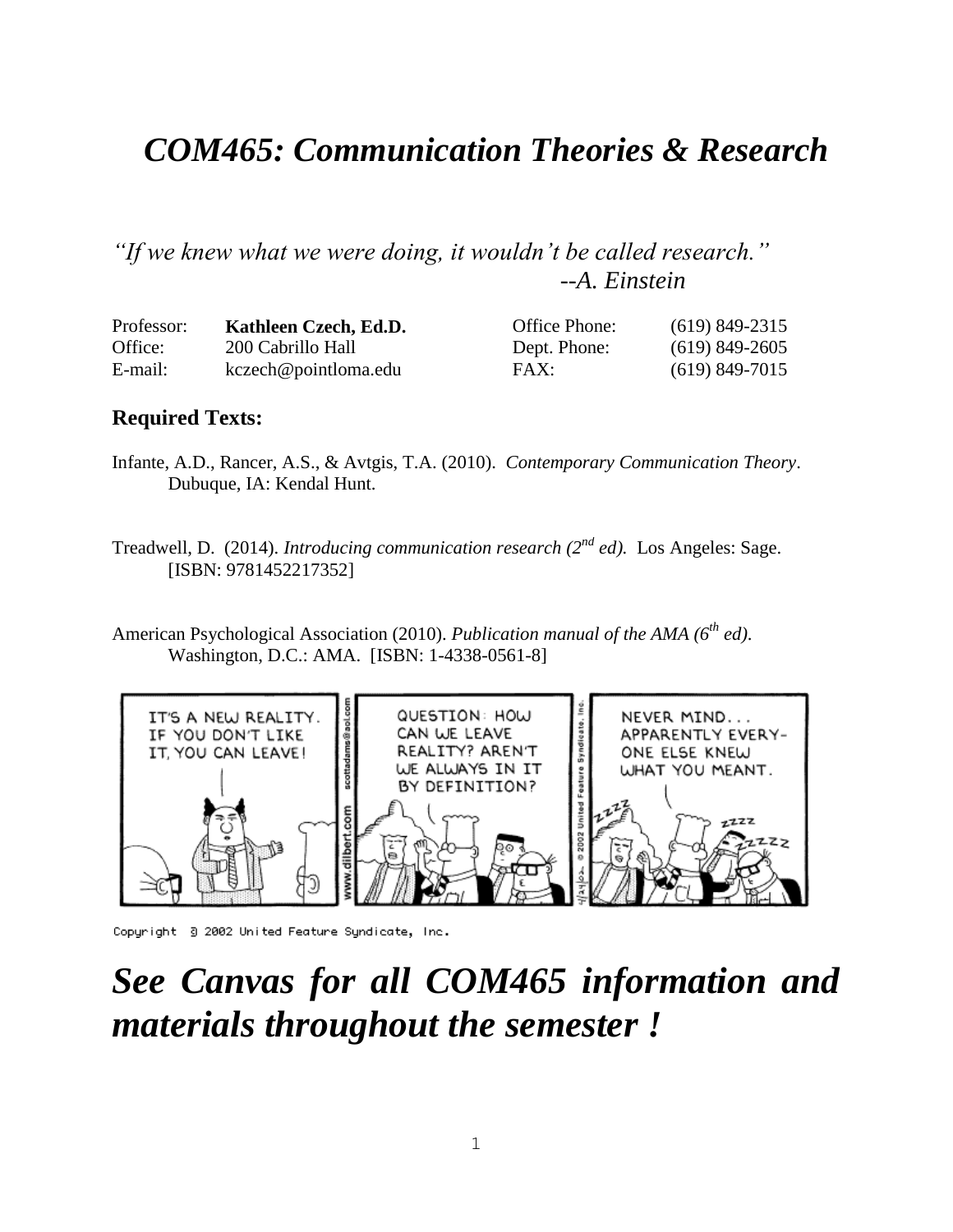Additional Required Readings & Resources:

- Rubin, R.B., Rubin, A. M., Graham, E. E., Perse, E. M., & Seibold, D. R. (Eds.). (2009). *Communication research measures II: A sourcebook*. New York: Routledge.
- Cherry, C. (1957). What is communication? *On Human Communication*. (pp. 3-9). Cambridge, MA: MIT.
- Forward, G.L., Sanson-Livolsi, A., & McGovern, J. (2008). College student communication, Religiosity, and family satisfaction: The importance of opposite-sex parent relationships. *The Journal of Communication and Religion, 31*, 245-271.
- Corman, S. R. (1995). That works fine in theory, but… In S. R. Corman, S. P. Banks, C. R. Bantz, & M. E. Mayer (Eds.), *Foundations of organizational communication* (pp. 3-10). White Plains, NY: Longman.
- **I. COURSE DESCRIPTION:** This course will critically survey contemporary theories and models of human communication emphasizing both the essence of human communication as well as underlying philosophical and paradigmatic contexts. The steps involved in generating original research will also be emphasized culminating in a "capstone" level research project.

Specifically, students in this course will be given opportunities to work toward the following course learning outcomes:

- 1). To develop an integral framework with which to organize knowledge about communication.
- 2). To understand the function and process of research in generating insight into communication phenomena.
- 3). To create an awareness of the essential features of a broad variety of current theories.
- **II. ASSIGNMENTS:** In addition to exams, your grade this semester will reflect the following assignments:
	- 1). Reaction Paper. You will write a brief, two-to-three page (500-800 words) reaction to the following statement (no separate cover page):

*All animals communicate in some form. Nonetheless, the human animal is the only species capable of articulating an infinite combination of sounds and inventing a symbol (language) system to govern their use.*

a) Rely on early lectures, text, outside reading, handouts, video, and the newspaper article: "Monkeys can be specific and complex in their "talk"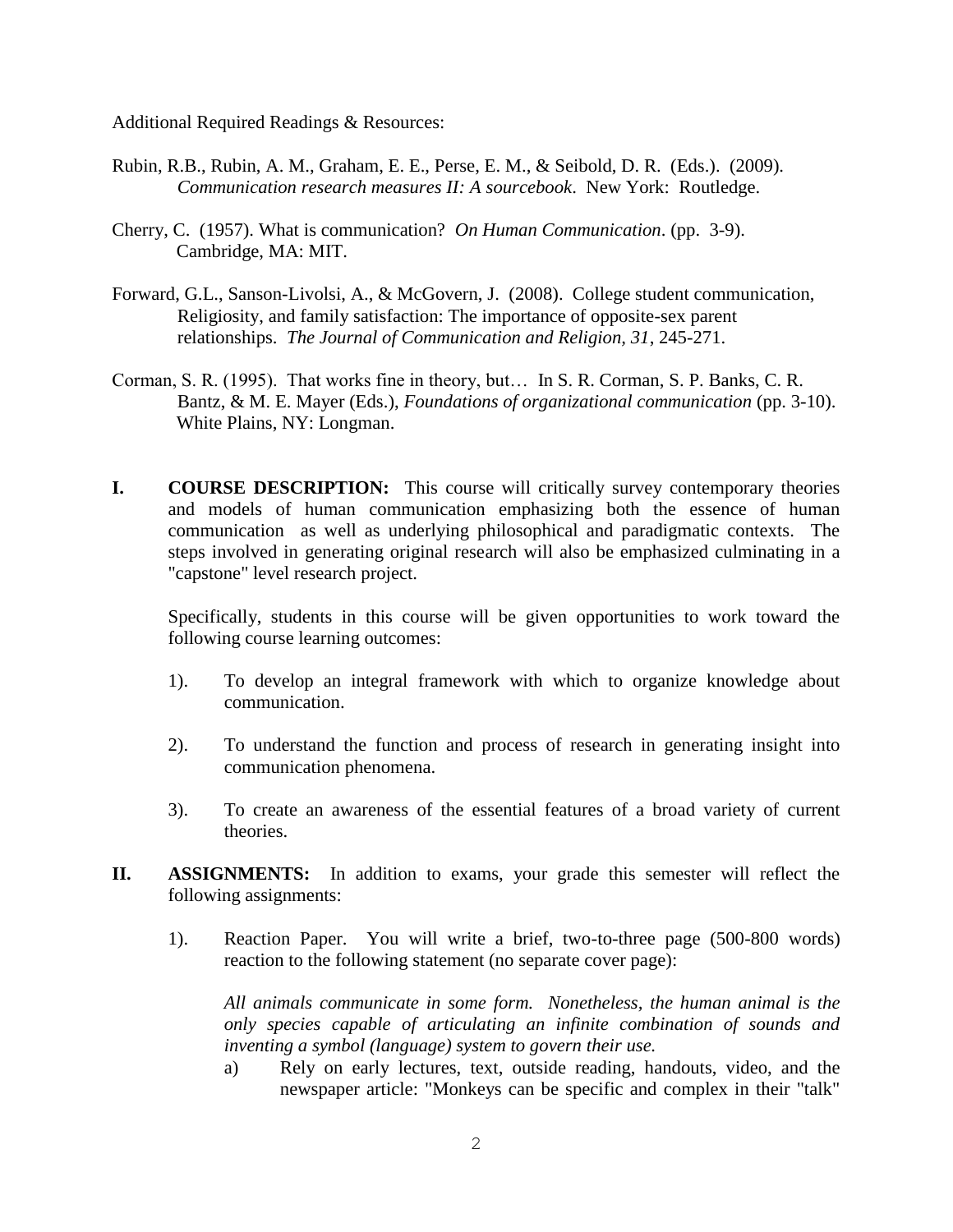and "Bogus science produces "talking gorilla" Koko, in fashioning your answer.

- b) Clearly state your agreement or disagreement with the assertion stated above and support your position by citing relevant theory and research.
- c) If you believe human communication is different, specifically state how and why it is different and defend your reasoning.
- 2). Original Research Paper. Each team will be responsible for a 25 page (double-spaced, one-side, 8 ½ X 11" paper, 12-pt. font, Times New Roman typeface only, 1-inch margins, approximately 250-280 wpp) paper based on original research conducted this semester. This descriptive research will be quantitative in nature and will therefore utilize some form of a survey format. (NOTE: Twenty-five pages is a minimum amount for this paper - there is no upper limit).

In order to facilitate learning research procedures, the project will be structured to include the following preliminary due dates (see class schedule):

a) *Project Proposal*: This proposal will include the following --

(1). A timeline for each major segment of your project including research, data gathering, IRB approval, writing, data input, statistical analysis, etc.

(2). A completed Project Proposal Form (2 pages) answering all 7 questions in the proposal. You want to tell why this topic is important, establish the context, and indicate what you hope to contribute by conducting your research. Also list the variables you anticipate including in your study.

(3). An annotated bibliography of 20 empirical (research) articles that you believe may be useful in your study. Use a 5x7 card for each article. On the front side of the card include the complete APA citation, the purpose of the study, the subjects involved, and the method utilized. On the reverse side of the card summarize the author's main findings.

b) *Institutional Review Board*: Complete and submit an IRB application for your project. An expedited review can be submitted on any Wednesday by noon and will be returned by 5 PM on Friday of the same week (any corrections or modifications will extend this time).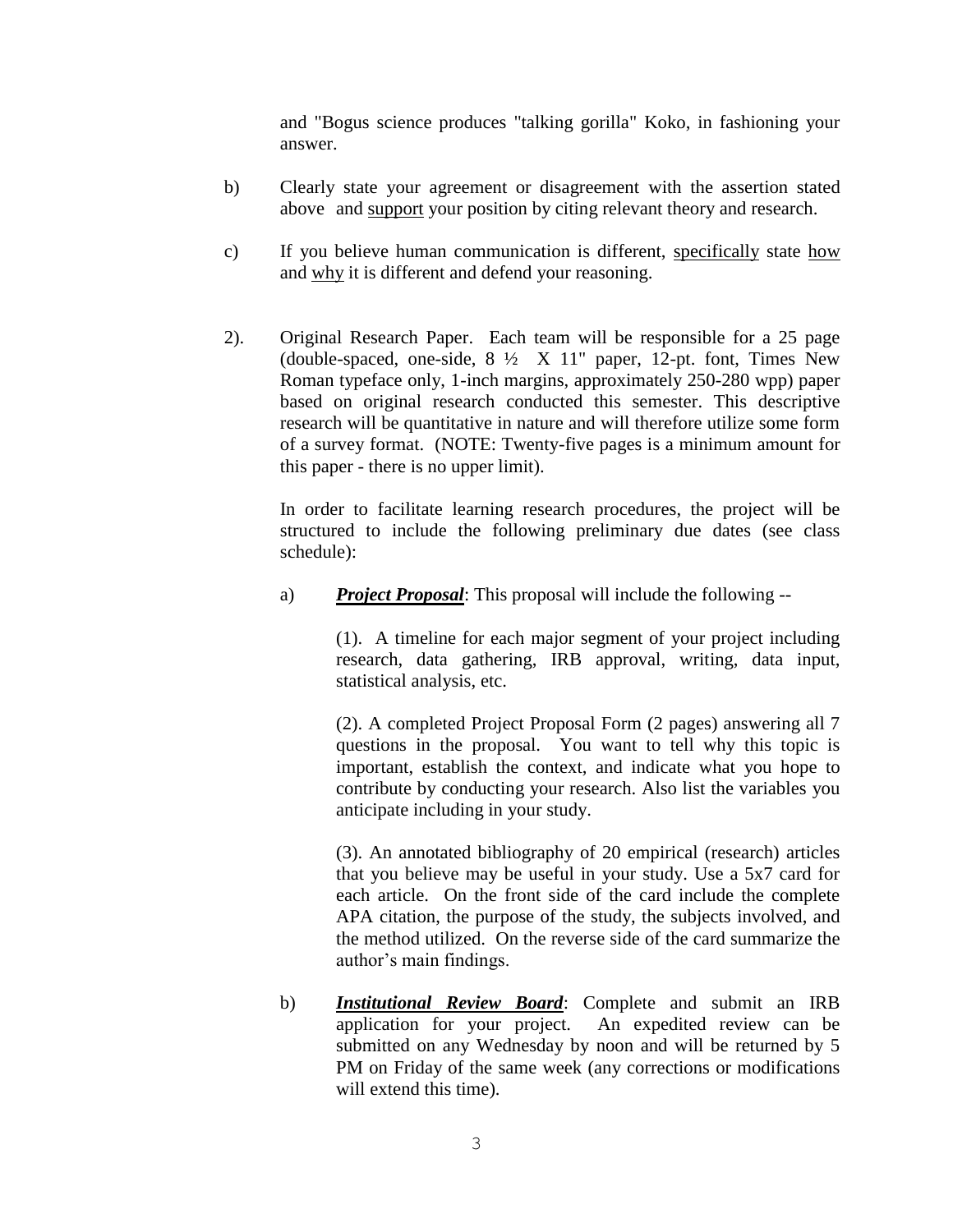**"Communication opens more doors than any other major . . . many employers view communication majors as better equipped to contribute to a fast-changing, information- based environment. No other major offers as much flexibility."**

*-- Blythe Camenson (1997). Great Jobs for Communication Majors.*

#### **RESEARCH PAPER GUIDELINES**

Each research team is to submit two (2) copies of a twenty-five page formal typewritten, research paper - one copy for grading the other to be placed on file in the Communication Studies Department. All projects should contain the nine (9) basic formatting elements listed below. However, since each study is different, individual papers may vary slightly in some of the specific elements listed for the method section, as well as, appendices.

- 1. TITLE PAGE: Running head, Title, Author, Date, Purpose of Submission.
- 2. ABSTRACT: Summary of the Problem, Procedure, and Results (100-150 words).
- 3. INTRODUCTION: Background and Statement of the Problem, Goal and Contribution of the Research, and Any Assumptions you bring to the topic.
- 4. REVIEW OF THE LITERATURE: Summary and Analysis of Previous Research, Constitutive Definitions of Variables, Research Question(s) (Hypotheses).
- 5. METHODOLOGY: Research Setting, Subjects, Procedure for the Protection of Human Subjects, Operational Definitions of Research Variables, Procedures, Instrumentation, and Timing.
- 6. RESULTS: Characteristics of Sample, Data Tables (e.g., t-test, descriptives, correlation matrix, regression), Results of Statistical Methods Organized by RQ.
- 7. DISCUSSION: Include a discussion of your findings in terms of implications, importance, and usefulness. Study limitations and suggestions for future research, and a final conclusion (if you want one).
- 8. APPENDICES: Charts, Graphs, Word Tables, Informed Consent Statement, Questionnaire, etc.
- 9. BIBLIOGRAPHY: Bibliography is to include the listing for all indirect notations and direct quotations. Please cite all resources in appropriate APA bibliographic form.

APA Manual  $6<sup>th</sup>$  ed. can be found in the reference section of the library.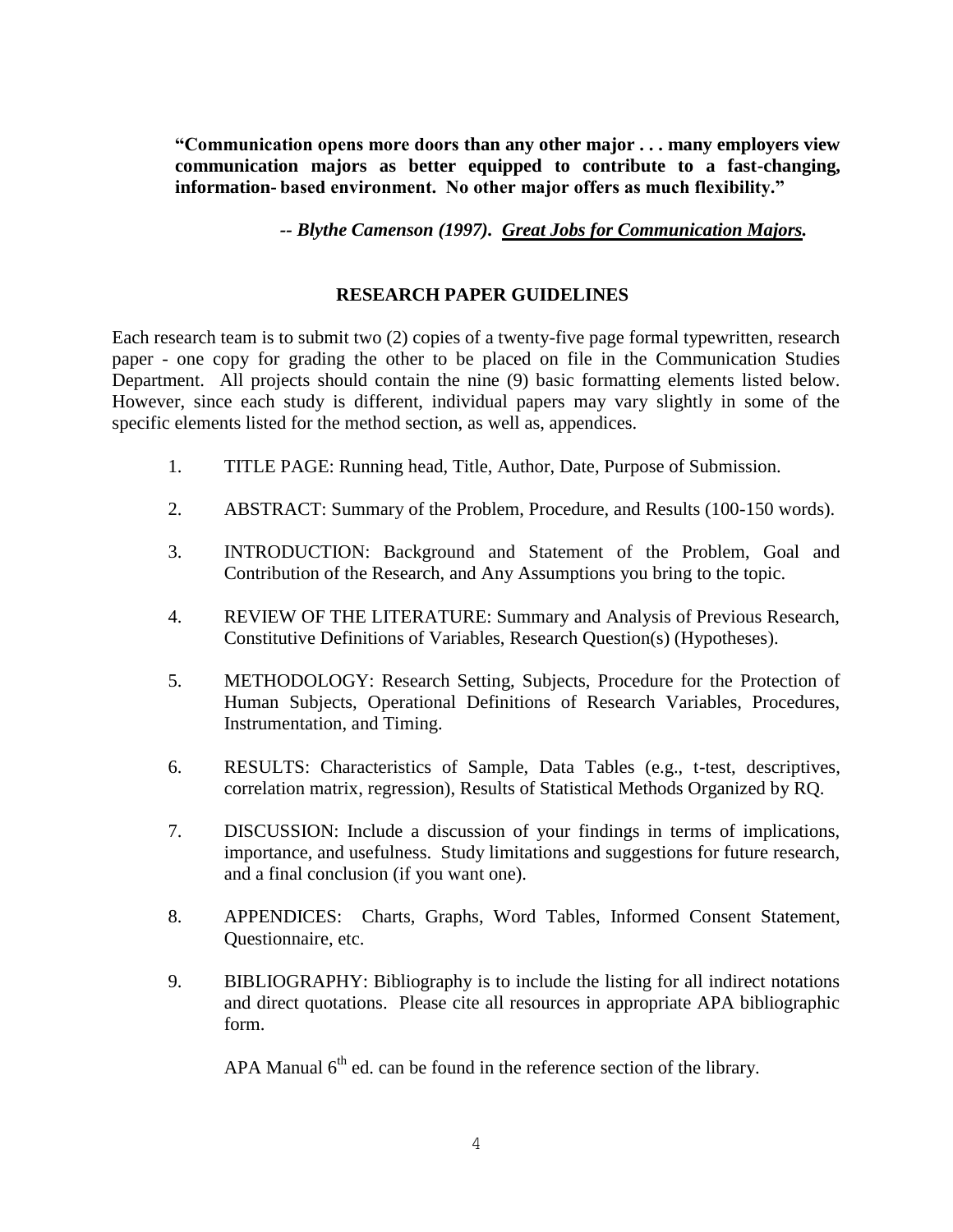Notes: **DO NOT** use plastic covers, binding, folders or any other such encumbrances. The paper should be secured with the smallest binder clip possible in the upper left corner.

Never hand in your only copy of anything.

#### **III. COURSE POLICIES & PROCEDURES:**

| A. | Grade Distribution -                                  |     | Your  |
|----|-------------------------------------------------------|-----|-------|
|    |                                                       |     | Score |
|    | Exam 1                                                | 75  |       |
|    | Exam 2                                                | 145 |       |
|    | Quiz                                                  | 30  |       |
|    | <b>Reaction Paper</b>                                 | 25  |       |
|    | Project Timeline & Bibliography                       | 25  |       |
|    | <b>Final Research Paper</b>                           | 150 |       |
|    | <b>Poster Session</b>                                 | 50  |       |
|    | Excess Absences (subtract from total points)          |     |       |
|    | Impromptu Assignments Not Submitted (subtract points) |     |       |
|    | <i>*TOTAL POINTS POSSIBLE (subject to change)</i>     | 500 |       |
|    |                                                       |     |       |

#### B. Grading Scale:

**A** (90-100%) Exceptional Scholarship - initiative for exceeding assignments, outstanding achievement.

**B** (80-89.9%) Superior Scholarship - some initiative, work completed in superior manner, timely, effective.

**C** (70-79.9%) Good average scholarship - all work completed in satisfactory manner, consistent with requirements.

**D** (60-69.9%) Passing grade but work does not meet all requirements in acceptable manner.

**F** (59.9% and below) Not a passing grade, work seriously deficient, missing, plagiarized, etc.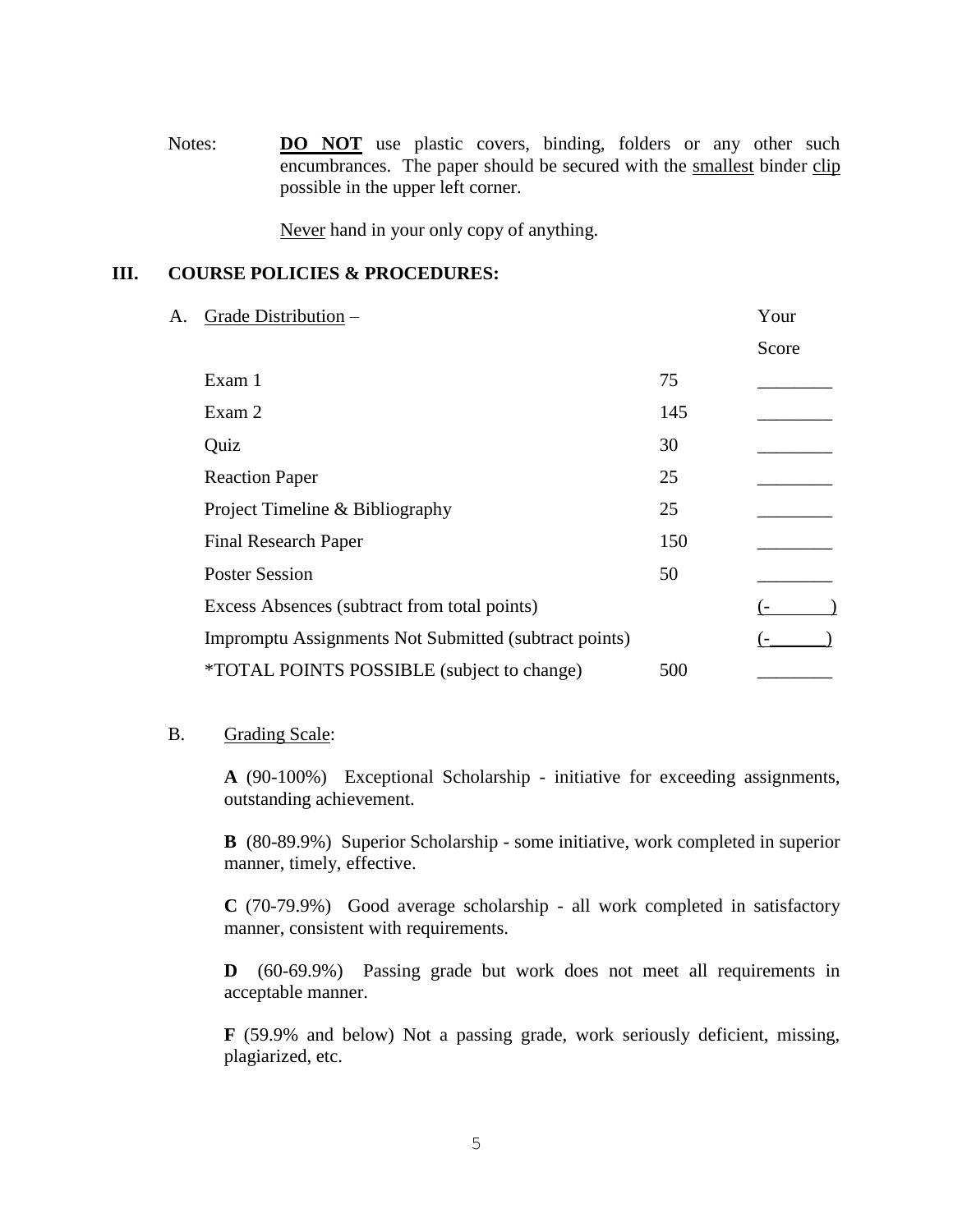#### C. Grading Policy:

The grading scale indicated above represents a baseline for evaluation. Although grading criteria will never be more stringent than the percentages printed here, I may choose to adjust points upward if circumstances warrant.

#### D. Grading Challenges:

If you believe an error has been made in a written assignment or exam which adversely affects your grade, do not hesitate to bring it to the attention of the instructor. However, in an effort to void confusion, you must (a) document the error in writing, (b) state why you think it is an error, and (c) suggest what you think should be done to rectify the error (in cases where this is not obvious).

This must be done within 1 week of an assignment/exam being returned. These matters will be dealt with promptly and fairly. (If an error has been made which benefits you, please accept it as a "gift" which does not need to be reported.)

#### E. Academic Misconduct:

Please be aware that I consider cheating/plagiarism of any kind to be a serious breach of academic and moral norms. I have (and will) failed assignments and reported students when I believed them to be guilty of cheating. Every effort will be made to protect the integrity of the academic enterprise. If you are unsure about what activities are acceptable or unacceptable, please consult with me.

#### F. Announcements:

You are responsible for ALL course policies, announcements, and changes regardless of how or when they are shared. Relevant information is usually shared at the beginning of class and occasionally via your PLNU email account. You are responsible for this information regardless of your attendance on any given day when an announcement may be made or the regularity with which you check your email.

#### **IV. General Policies:**

a) All assignments must be typed (double-spaced, 8 x 11" paper, 250-280 words per page, 12-pt. font, Times New Roman typeface only, and 1-inch margins) unless otherwise instructed. Use the APA style guide where necessary. In addition, assignments are due at the beginning of the class on the appropriate day. Tardy assignments will be accepted but will be penalized for lateness (@ 10% per day).

 b) The university requires that attendance be taken in every class. You are permitted only 2 absences without penalty. This means excused and unexcused.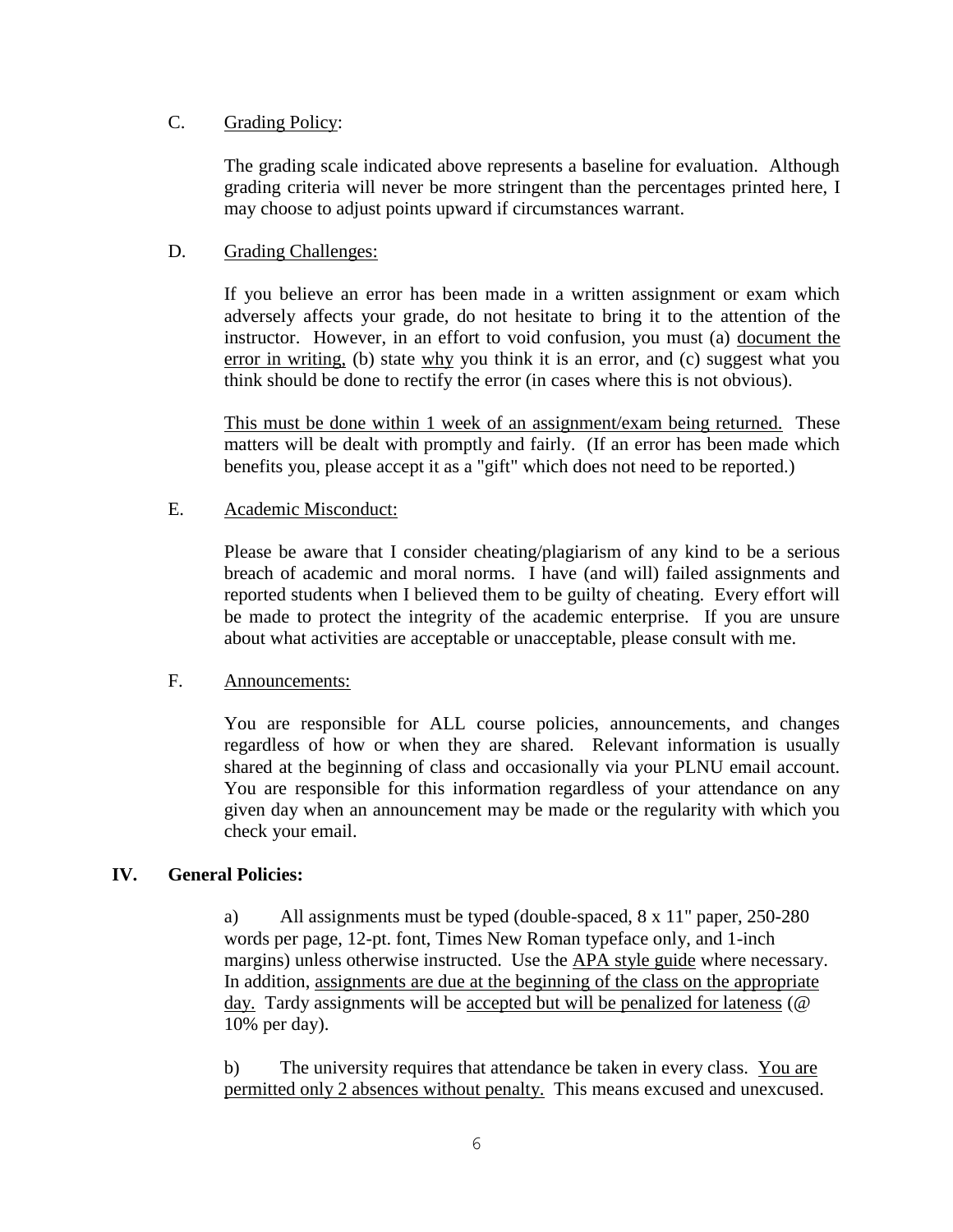If you have an urgent medical or personal need (e.g., sports, class field trip, etc.) to miss class, you should inform me, otherwise you are free to arrange your schedule according to your own priorities (e.g. if you are sick and miss 2 classes, there is no problem, no penalty). If you have not missed any classes and decide you just don't feel like getting up that day, again no penalty unless you miss more than 2 classes total). Coming late or leaving class early will count as a ½ absence. If you arrive after the roll is called, be sure to inform me after class. Ten points will be deducted from your end-of-semester point total for every excess absence.

- **c) Technology in the classroom: The routine use of technology during class (including but not limited to laptops, cell phones, IM, etc.) is NO LONGER permitted in class. Research indicates that those who take notes on a laptop computer do more poorly on exams than those who hand-write their notes. In addition, despite assurances to the contrary, students continue to violate agreed upon uses of technology in the classroom. Individual exceptions may be possible after consultation with the instructor.**
- d) You must be present in class when you are scheduled to present in order to receive credit - no exceptions, so please do not ask (barring serious illness or tragedy.)
- e) **GROUP EXPERIENCE:** Almost everything done "in the real world" is done in a group context. The ability to manage group experience is one of the most often mentioned skills employers look for in a college educated person. This class is another opportunity for you to practice effective group management skills and techniques. *It is your responsibility to figure out who you can / should work with in a semester-long project like this and manage the relationships, tensions, demands and stress of a collaborative project.*
- f) Evaluation of Group Members: Due to a phenomenon known as "social loafing" (where a group member may slack off assuming others will make up for their negligence); group members will be given an opportunity to evaluate their group member's relative contribution to the finished product. Ordinarily all group members receive the same grade on this project. However, if contributions are VERY lopsided (defined as 1 SD or more on a class z-score), the "social loafer" will have his/her grade lowered 1 full letter grade for each SD below the mean (e.g., a grade of "B" would become a "C" for 1 SD below the class mean and a grade of "D" for 2 SD's below the class mean). *Choose your group members wisely and manage the experience proactively throughout the semester!*
- g) Classroom Demeanor: Every effort should be made to arrive at class before the posted start time. Although a rare late arrival may be unavoidable, consistent lateness is at best an expression of immaturity and a lack of self-discipline. Likewise, while I permit a relaxed classroom atmosphere, talking and joking loud enough to be heard by me is both discourteous and rude and will not be tolerated.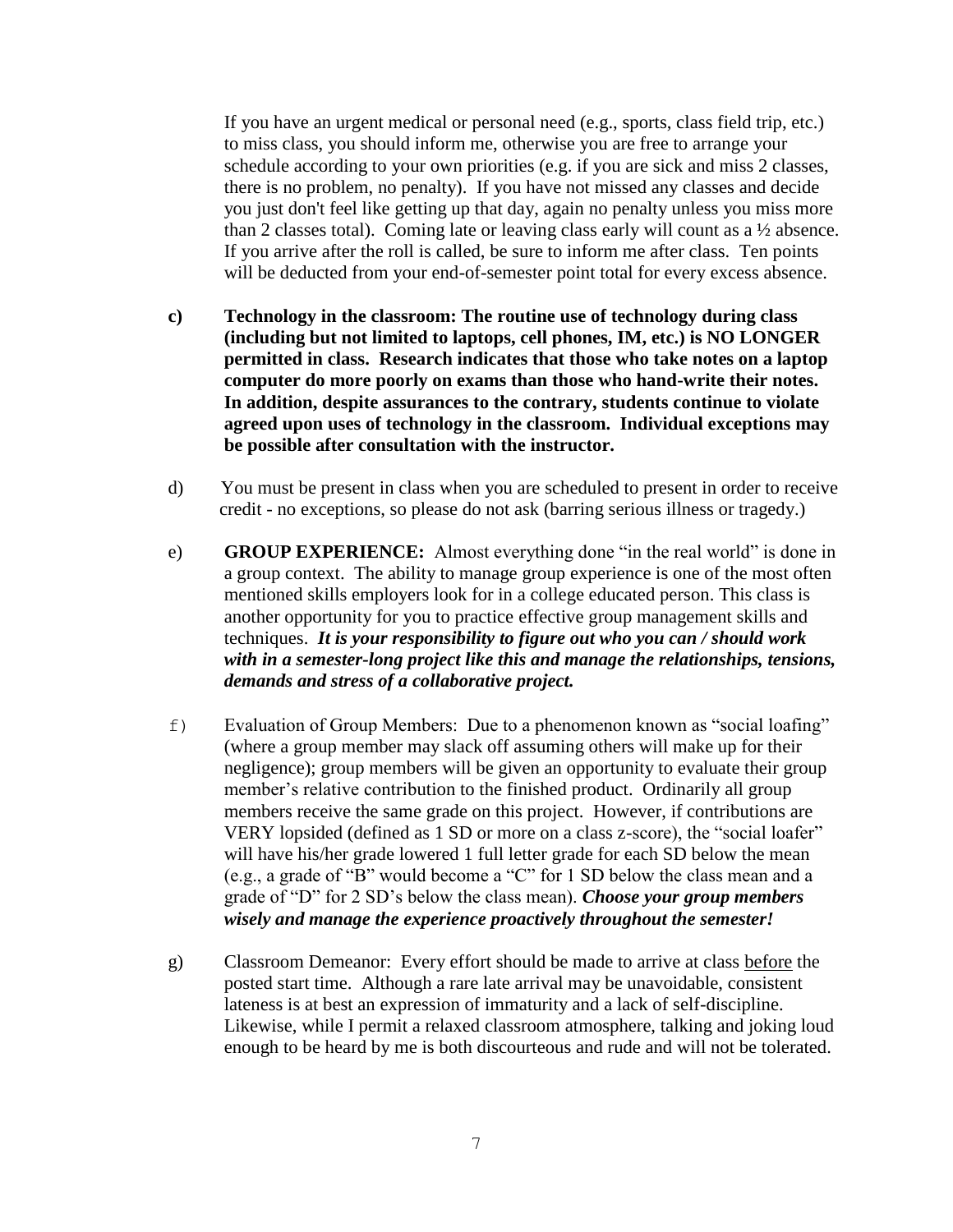h) Academic Accommodations: All students are expected to meet the standards for this course as set by the instructor. However, students with learning disabilities who may need accommodations should discuss options with me early in the semester and provide approved documentation and verification of need. The Academic Support Center is available to students for a variety of tutorial needs.

### DEFINITIONS OF COMMUNICATION

- Infante, Rancer, Womack (1990) "...the stimulation of meaning through the exchange of shared symbols."
- Stevens, (1950) "Communication is the discriminatory response of an organism to a stimulus."
- Dance (1967) "...the eliciting of a response through verbal symbols."
- Hoben (1954) "Communication is the verbal interchange of thought or idea."
- Berleson & Steiner (1964) "...the transmission of information, ideas, emotions, skills, etc.,... by the use of symbols - words, pictures, figures, graphs, etc."
- Anderson (1959) Communication is the process by which we understand others and in turn endeavor to be understood by them. It is dynamic, constantly changing and shifting in response to the total situation."
- Ruben (1992) "... the process through which individuals in relationships, groups, organizations, and societies – respond to and create messages to relate to the environment and one another."
- Devito (1990) "Communication refers to that act, by one or more persons, of sending and receiving messages that are distorted by noise, occur within a context, have some effect, and provide some opportunity for feedback."
- Adler & Towne (1984) "Communication is a continuous, irreversible, transactive process involving communicators who occupy different but overlapping environments and are simultaneously senders and receivers of messages, many of which are distorted by physical and psychological noise."

**"Communication in today's society is the most vital aspect of success. The various core communication classes truly develop the skills needed to compete in the 'real world.'"**

> *Trevor A Shaw G' 1997 Director of Sales American Behavioral Benefits Managers Birmingham, AL*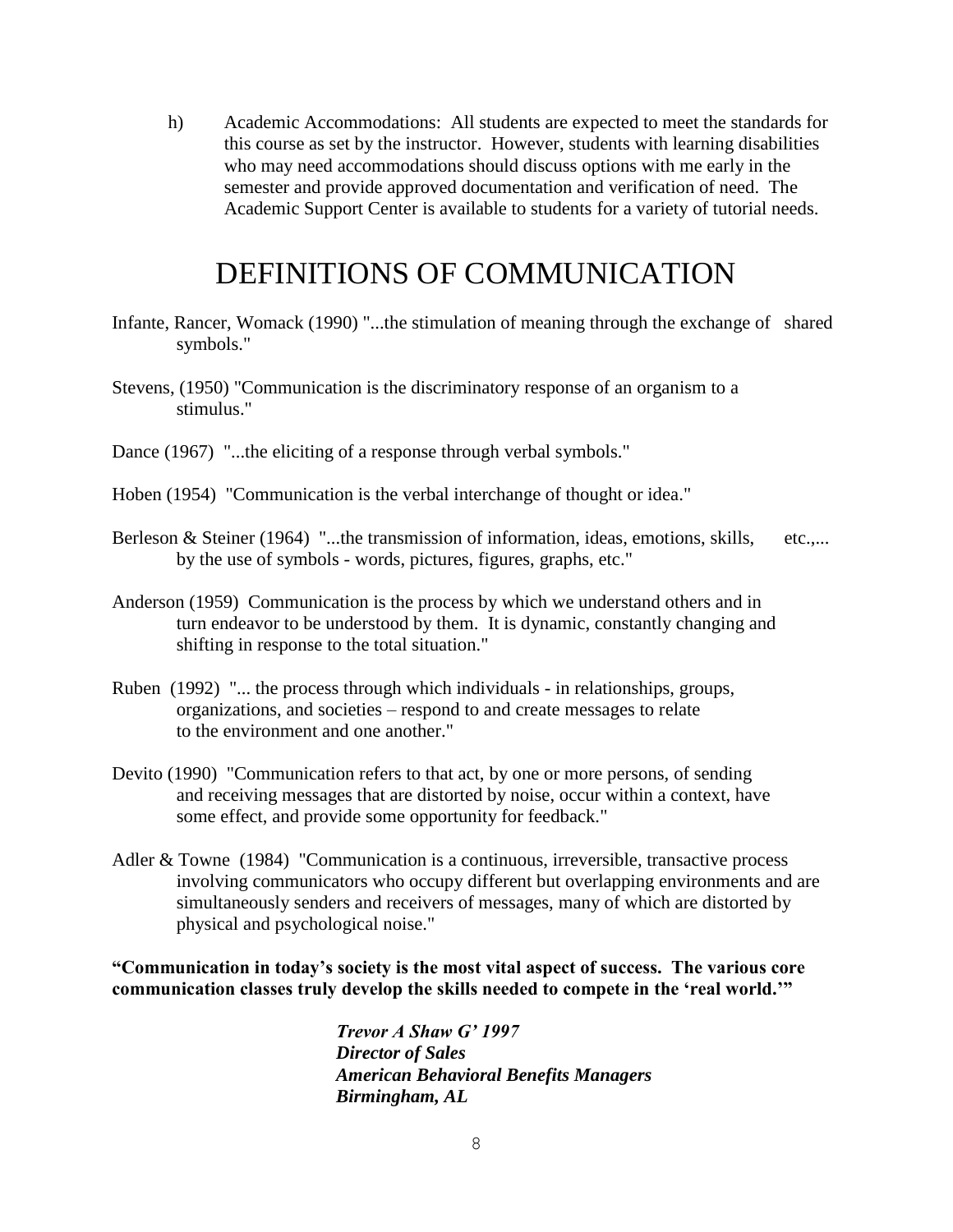# **COMMUNICATION QUIZ**

*Instructions:* Please read the following statements and respond to each one by marking "T" if it is generally true or "F" if it is generally false. It is probably best to record your initial impression.

|    | I understand communication. I've been communicating<br>all my life.                  |
|----|--------------------------------------------------------------------------------------|
| 2. | Communication can be improved simply by improving<br>communication skills.           |
| 3. | I didn't misunderstand them. They misunderstood me.                                  |
| 4. | Most problems in human relationships are caused by<br>communication breakdowns.      |
| 5. | The goal of communication is to achieve perfect<br>understanding among participants. |

## YOUR SCORE: CORRECT OUT OF FIVE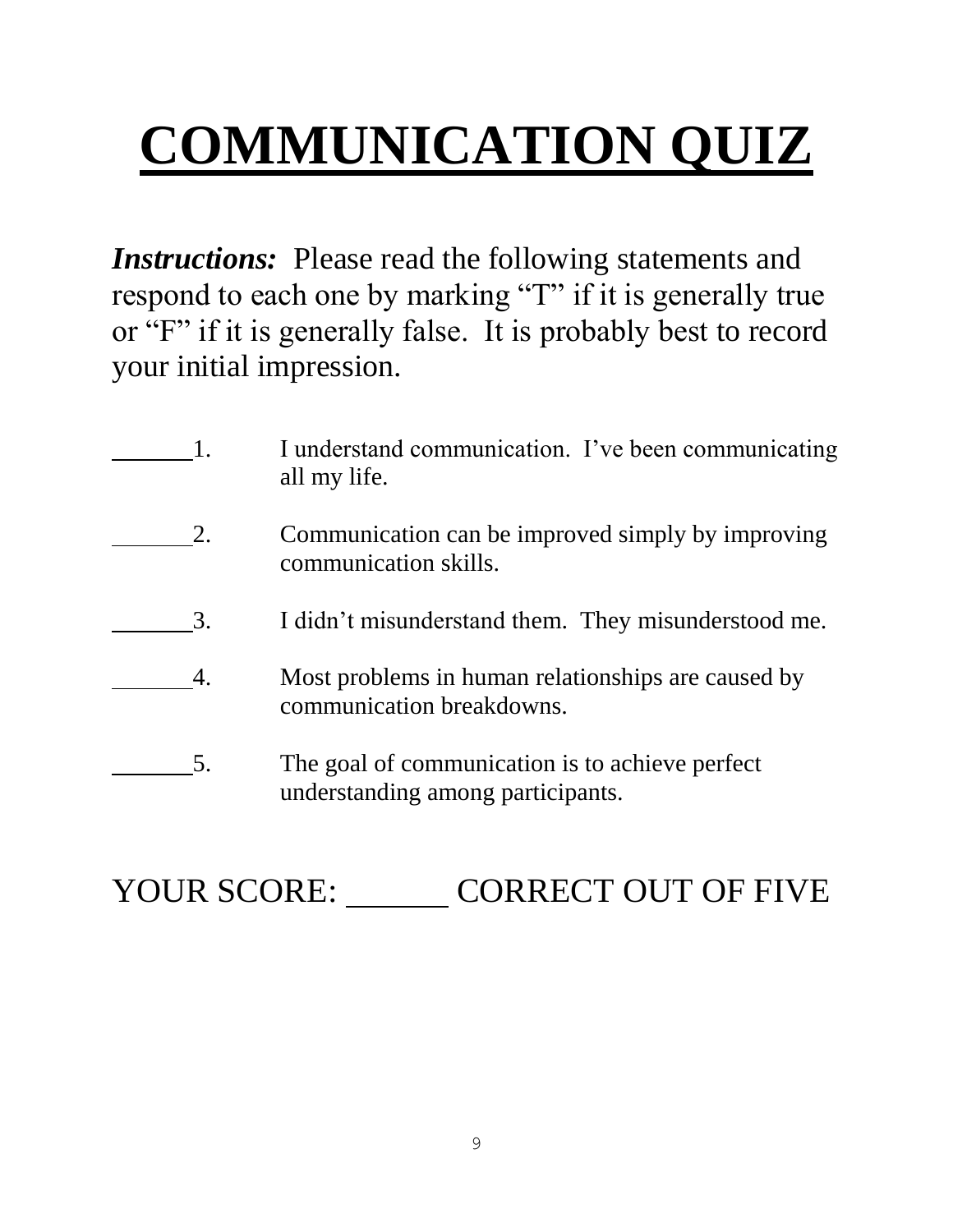## THE PANAS SCALE

Directions: This scale consists of a number of words that describe different feelings and emotions. Read each item and then mark the appropriate answer in the space next to that word. Indicate to what extent you have felt this way during the past few weeks.

*Use the following scale to mark your answers:*

| $1 = \text{Very Slightly (or not at all)}$<br>$2 = A$ Little<br>$3 =$ Moderately |     |              | $4 =$ Quite a Bit<br>$5 =$ Extremely |                |  |
|----------------------------------------------------------------------------------|-----|--------------|--------------------------------------|----------------|--|
|                                                                                  | 1.  | Interested   |                                      | 11. Irritable  |  |
|                                                                                  | 2.  | Distressed   |                                      | 12. Alert      |  |
|                                                                                  | 3.  | Excited      |                                      | 13. Ashamed    |  |
|                                                                                  | 4.  | Upset        |                                      | 14. Inspired   |  |
|                                                                                  | 5.  | Strong       |                                      | 15. Nervous    |  |
| $\frac{1}{2}$ 6.                                                                 |     | Guilty       |                                      | 16. Determined |  |
|                                                                                  | 7.  | Scared       |                                      | 17. Attentive  |  |
|                                                                                  | 8.  | Hostile      | 18.                                  | <b>Jittery</b> |  |
|                                                                                  | 9.  | Enthusiastic |                                      | 19. Active     |  |
|                                                                                  | 10. | Proud        |                                      | 20. Afraid     |  |

#### Scoring Directions:

Positive Affect: add up your scores for items 1,3,5,9,10,12,14,16,17, and 19.

PA TOTAL:

Negative Affect: add up your scores for items 2,4,6,7,8,11,13,15,18, and 20.

NA TOTAL: \_\_\_\_\_\_\_\_\_\_